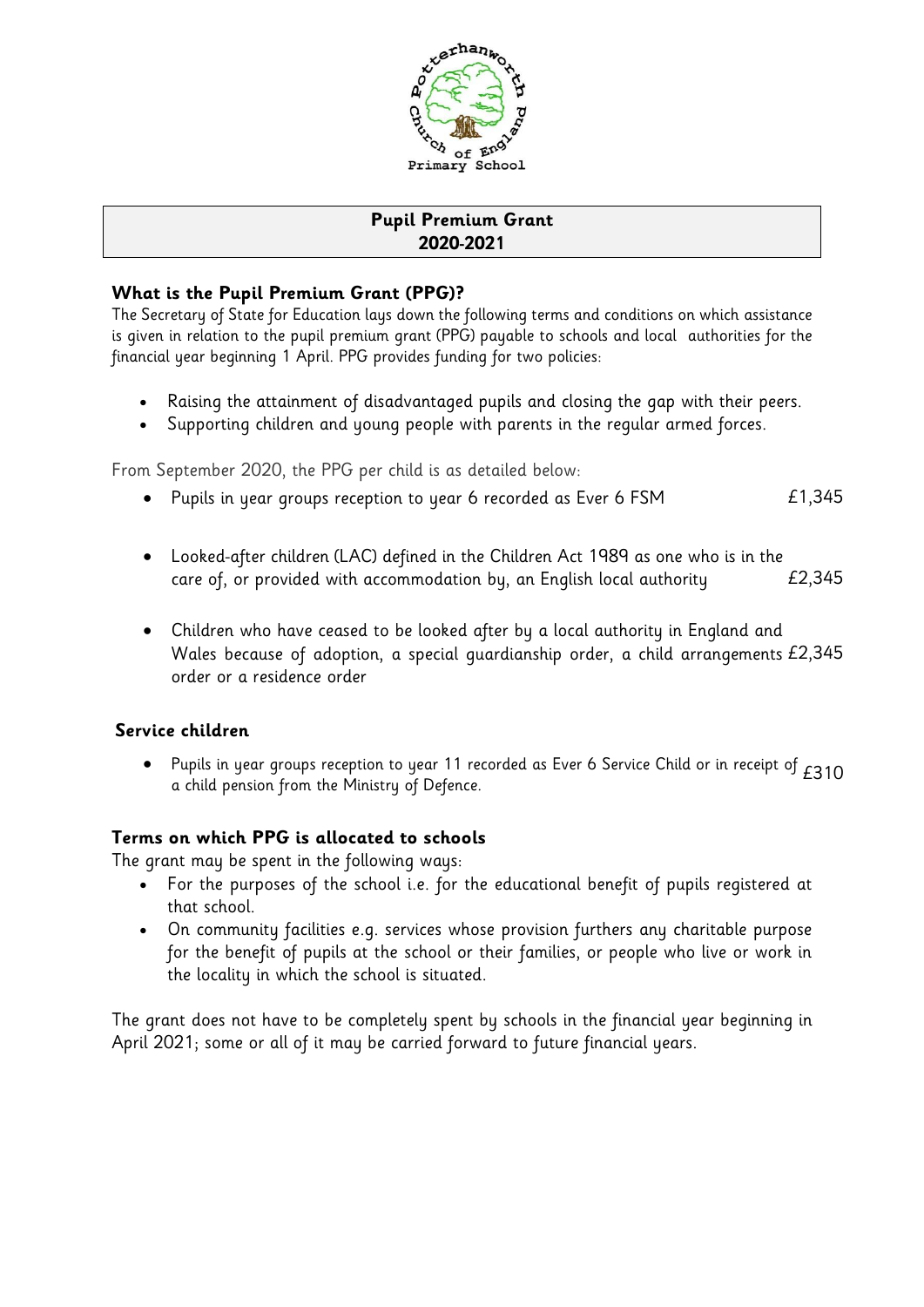#### **Context of the school**

Potterhanworth Church of England Primary School is a small rural primary school of 126 children. As there is no single intervention which provides a complete solution to narrowing the gap, or to supporting our disadvantaged children in the way that suits them best, we plan a range of approaches when spending PPG money. However, before the receipt of the PPG, many of our school systems were already in place to support children from all backgrounds and of all abilities.

Our PPG Progress and Evaluation meetings happen with staff three times a year; at the end of terms 1, 3 and 5. These meetings allow an opportunity to discuss all the children receiving PPG with regard to both their academic attainment and any pastoral issues. Furthermore, our assessment, monitoring and tracking systems allow us to identify any children or groups of children who are not making sufficient academic progress. The teaching strategies employed by both teaching and non-teaching staff in the school enable all children to make progress and provide for a wide range of needs.

We have high aspirations for our children and we strongly believe that it is a child's passion, dedication and commitment to learning that make the difference between success and failure. We want to ensure that all our children are given every chance to realise their full potential and we are determined that no child's potential should be limited in any way. It is crucial that we identify, as early as possible, the individual barriers to children's learning in order to ensure that we can provide targeted personalised support.

#### **Who can I speak to about Pupil Premium and Service Premium Funding?**

If you have any questions or concerns about the Pupil Premium and Service Premium, please ask to speak to either Mrs Challinor or Mrs Collins who will arrange a meeting with you.

### **How many pupils at Potterhanworth Church of England Primary School are eligible for the PPG?**

Currently approximately 22% of pupils at our school are eligible for the PPG.

### **PUPIL PREMIUM AND SERVICE PREMIUM REPORT 2019-2020**

In the academic year 2019-2020, Potterhanworth Church of England Primary School received £29,960 in Pupil Premium and Service Premium funding.

### **Objectives of Pupil Premium Spending 2019-2020**

Our key objective continues to be the use of Pupil Premium funding to narrow the gap between pupil groups. The children in our school do make good progress but often attainment of children eligible for Free School Meals (FSM) is lower than others. Our objectives for 2019-2020 were:

- To enhance reading opportunities by offering further access to a variety of texts and reading experiences.
- To increase knowledge and application of timestables within other areas of maths.
- To continue to further challenge the able, gifted and talented children, enabling them to access greater depth learning.
- To continue to offer support to those children with social and emotional needs.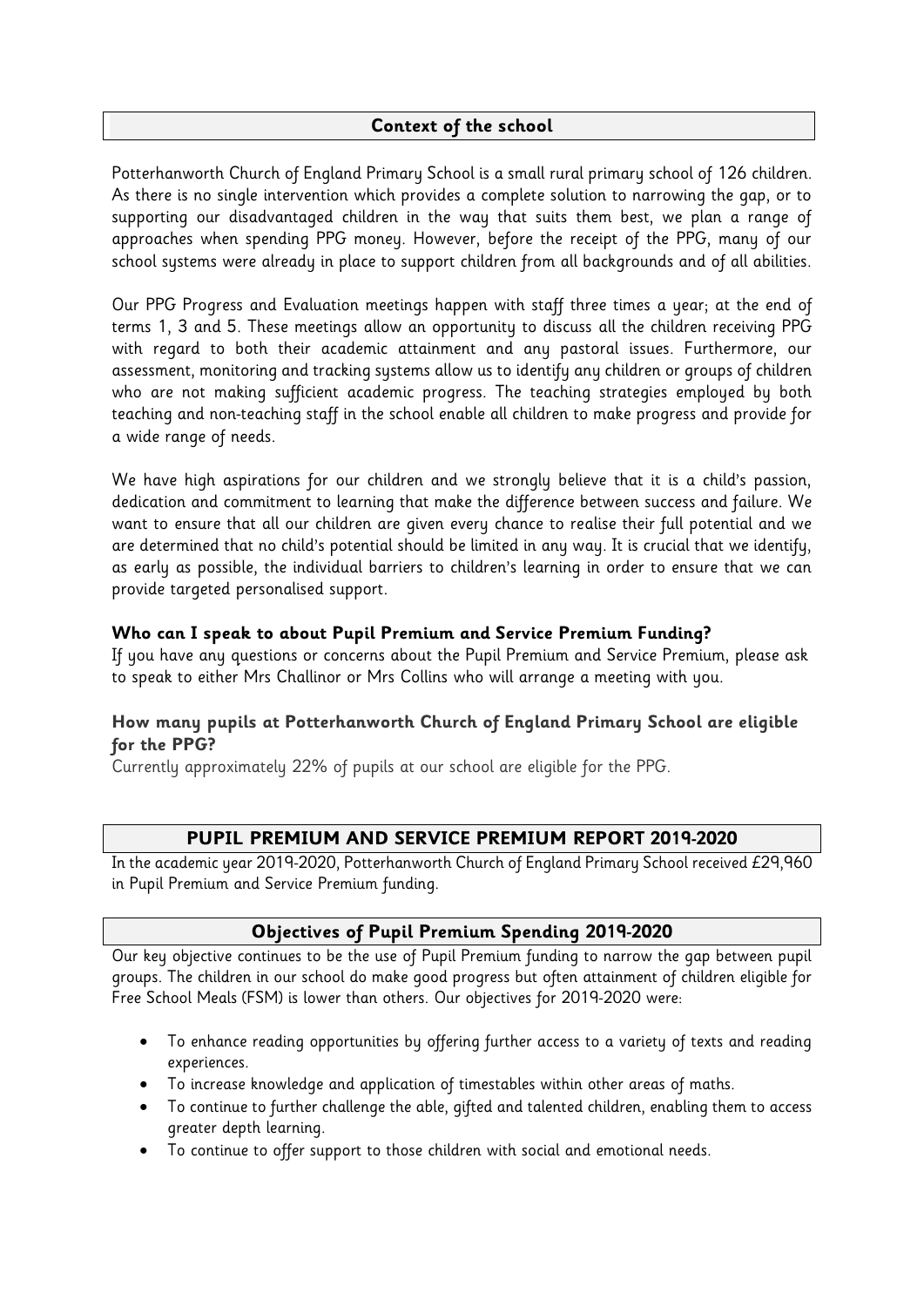### **PUPIL PREMIUM GRANT 2020-2021**

When children have less access to extra-curricular opportunities and support, it can cause them to have low self-esteem and self-confidence because their general knowledge, communication and experiences outside the school environment are more limited. This can often impact their learning and ability to progress at their full capability.

Following an evaluation of our PPG spending during the last financial year and the summary of progress and attainment of PPG children, the following areas have been identified for PPG spending for this financial year. In light of COVID-19, some areas from the 2019-2020 pupil premium grant have been continued.

# **What issues have we identified?**

# **To enhance maths opportunities outside of school by offering access to an online home learning package.**

# **What action will we take?**

- School will develop use of online maths programmes for children to use at home to:
	- o Identify and support gaps in learning.
	- o Consolidate new learning.
	- o Stretch and challenge knowledge of GDS pupils.
- The programmes will be used within the classroom to support the continuity and confidence of learning so children are able to access independently at home.
- Children will be given time within school to access the programme if unable to complete tasks set for home learning.

### **What desired impact will it have?**

- Gaps in learning will be identified, swiftly targeted and closed/narrowed.
- There will be a greater increase in PPG children achieving ARE and above.
- The gap continues to close between the PPG children and their peers.
- Children will be more confident in completing tasks independently outside of the classroom.

# **To continue to enhance reading opportunities by offering further access to a variety of texts and reading experiences.**

### **What action will we take?**

- Provide additional 1-1 or small group reading sessions to teach and consolidate:
	- o Word recognition skills.
	- o Language comprehension skills.
	- o Retrieval and inference skills.

Sessions will cover a range of genres and text types, including visual literacy videos to develop, foster and grow a love for reading.

 Children to have access to laptops/I-Pads within school time to access online reading platforms.

### **What desired impact will it have?**

- Word recognition and language comprehension will improve.
- Confidence to apply comprehension skills practised within whole class situations will develop.
- Children will more readily apply language and sentence structures within their own writing.
- Children will have a much wider range of texts available to them via online platforms.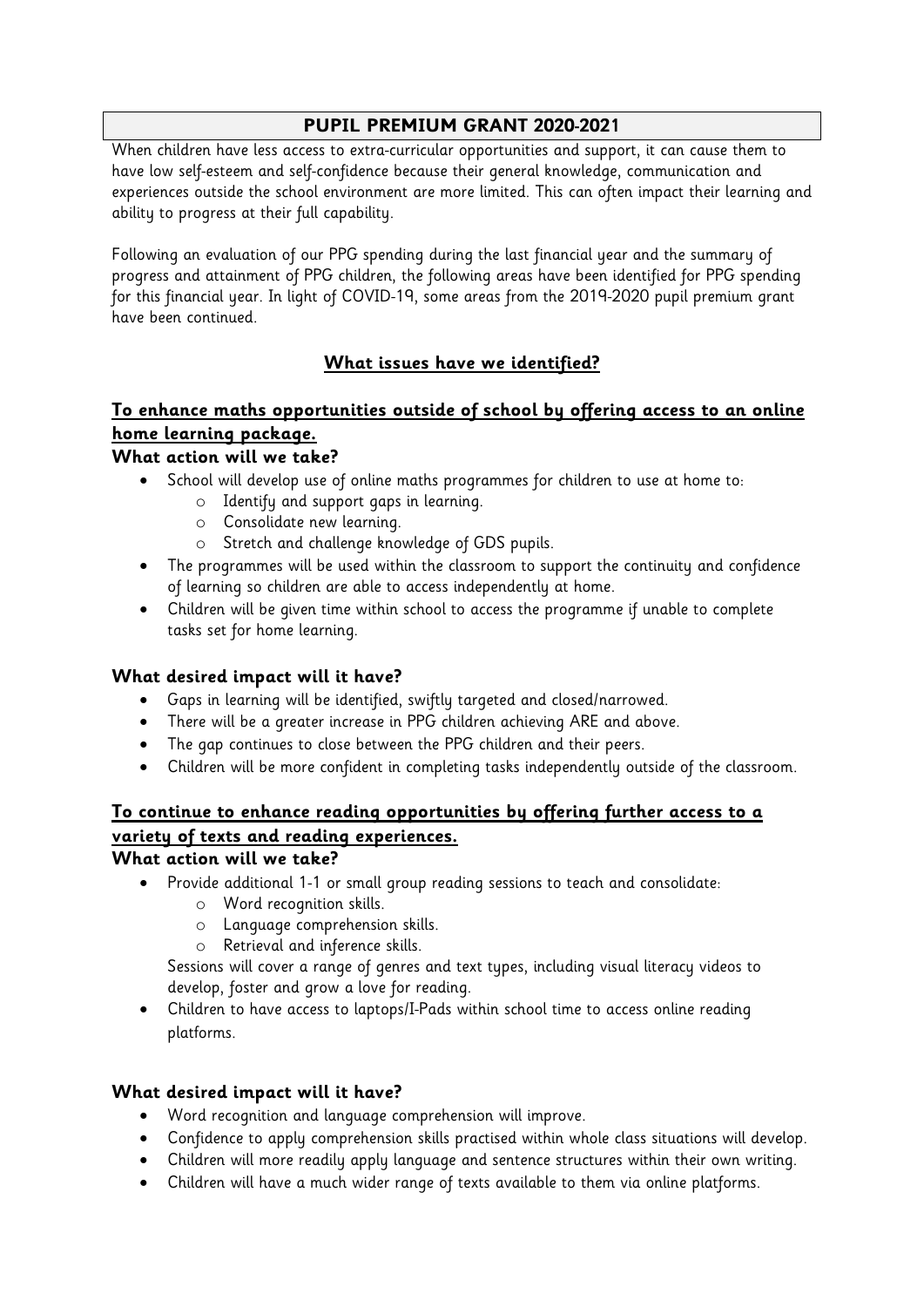## **To continue to increase knowledge and application of timestables within other areas of maths.**

### **What action will we take?**

- TTRS used by all class teachers to set 20mins homework for every child.
- Children encouraged to complete TTRS tasks, either at home or as part of 'catch-up' sessions.
- PPG children to have access to laptops/I-Pads within school time to complete.
- Teachers and TAs to ensure children are aware of when they are using multiplication and division facts daily to raise awareness.

### **What impact will it have?**

- Children will develop the use and practise of multiplication and division facts.
- Children will be able to retrieve and apply multiplication and division facts in order to solve and reason about real life mathematical problems.
- There will be a greater increase in PPG children achieving ARE and above.
- The gap continues to close between the PPG children and their peers.

### **Further development of social and emotional needs support in light of COVID-19 What action will we take?**

- Support targeted individuals through various in-class, 1-1 and small group interventions to increase their classroom participation; build resilience and coping mechanisms; build social skills; raise self-esteem and confidence.
- When safe to do so in relation to COVID-19, continue to: offer opportunities for further raising self-esteem by taking part in school clubs, trips and residential courses such as PGL and Rand Farm.

## **What desired impact will it have?**

- Children will:
	- o talk more openly to school staff about what is worrying them.
	- o cope more ably with social and emotional issues within school and the wider world.
	- o develop greater confidence and speaking and listening skills when speaking to both familiar and unfamiliar adults.
	- o extend their general knowledge skills by being exposed to a greater range of familiar and new topic vocabulary and language.

| Total number of children on roll        | 126     |
|-----------------------------------------|---------|
| Total number of pupils eligible for PPG | 28      |
| <b>Total amount of PPG</b>              | £26,895 |
| Carry forward from 2018-2019            | £0      |
| <b>Total PPG for 2019-2020</b>          | £26,895 |
|                                         |         |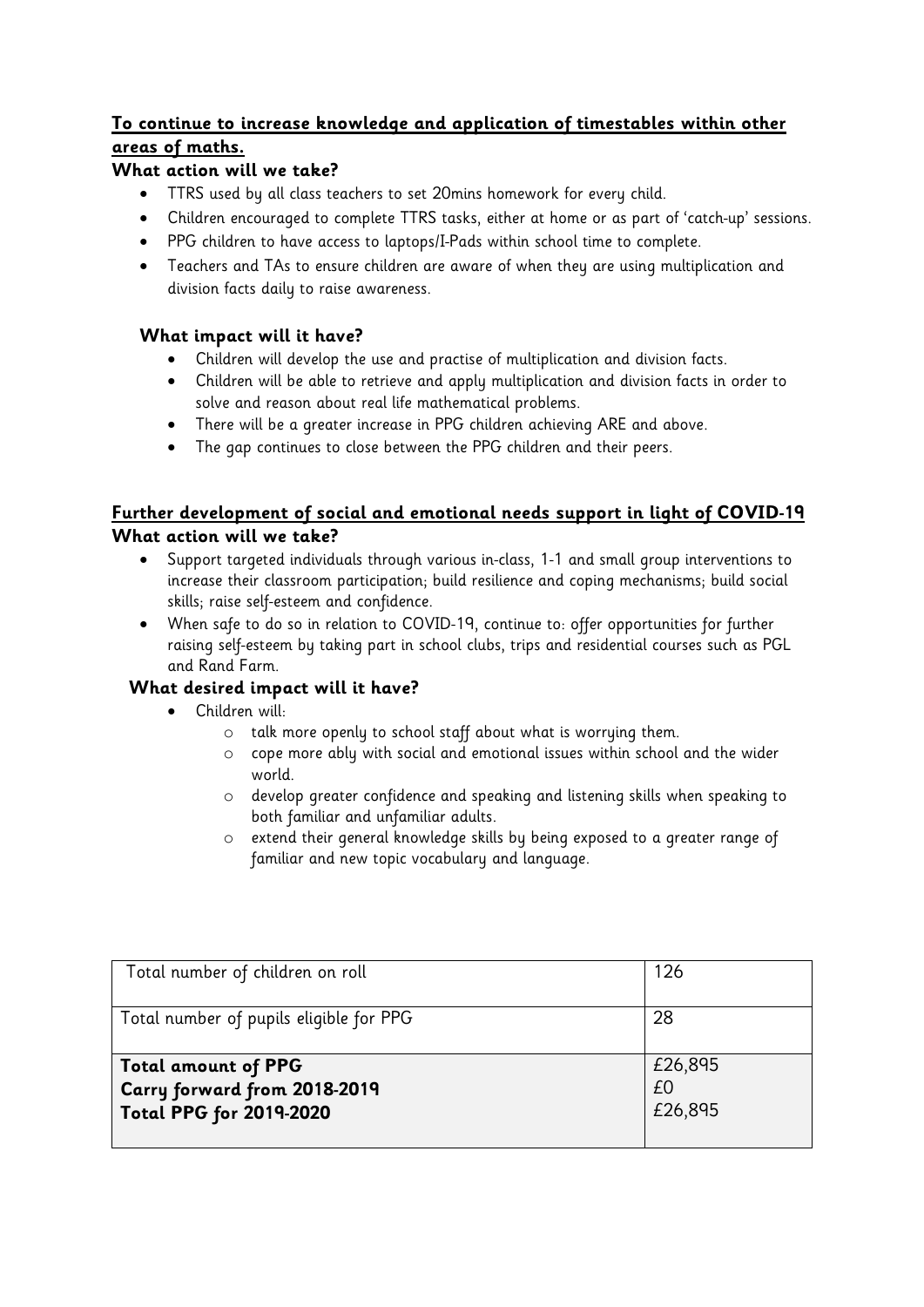| <b>Pupil Premium and Service Premium Costing</b><br>2020-2021                    |                                                                                                                                                                                                                                                                                                   |            |  |  |
|----------------------------------------------------------------------------------|---------------------------------------------------------------------------------------------------------------------------------------------------------------------------------------------------------------------------------------------------------------------------------------------------|------------|--|--|
| Intervention<br>Programmes<br>and Support                                        | <b>Objectives</b>                                                                                                                                                                                                                                                                                 | Cost       |  |  |
|                                                                                  | <b>Curriculum Support</b>                                                                                                                                                                                                                                                                         |            |  |  |
| Talk time and social and<br>emotional skills<br>development.<br>Key Stage 1 & 2. | To support children to talk more openly to<br>school staff about what is worrying them.<br>To help children to cope more ably with social<br>and emotional issues within school and the<br>wider world.                                                                                           | £1,629.00  |  |  |
|                                                                                  | To develop greater confidence and speaking and<br>listening skills when speaking to both familiar<br>and unfamiliar adults.                                                                                                                                                                       |            |  |  |
|                                                                                  | To extend children's general knowledge skills by<br>being exposed to a greater range of familiar<br>and new topic vocabulary and language.                                                                                                                                                        |            |  |  |
|                                                                                  | To work with children from service families to<br>support social and emotional needs.                                                                                                                                                                                                             |            |  |  |
| Classroom support                                                                | To support the identification and 'bridging' of                                                                                                                                                                                                                                                   | £16,457.31 |  |  |
| across curriculum areas.                                                         | 'gaps' in learning due to COVID-19.                                                                                                                                                                                                                                                               |            |  |  |
| Key Stage 1& 2<br><b>Mastery EEF</b>                                             | To support the consolidation of basic skills in<br>maths and English across all curriculum areas.                                                                                                                                                                                                 |            |  |  |
|                                                                                  | To develop the application of reading<br>comprehension skills within whole class<br>situations: use of questioning to develop pupils'<br>deeper thinking and extending use and<br>understanding of vocabulary.                                                                                    |            |  |  |
|                                                                                  | To support word recognition and language<br>comprehension and the development of<br>application of language and sentence structures<br>within writing.                                                                                                                                            |            |  |  |
|                                                                                  | Facilitate more in-class strategies for progression<br>in the areas of social and emotional<br>development.                                                                                                                                                                                       |            |  |  |
|                                                                                  | Continuing from 19/20:<br>Support the:<br>Further opportunities for reading<br>within the school day.<br>Greater depth opportunities<br>٠<br>within learning time.<br>Development in use and practise<br>of multiplication and division<br>facts.<br>Developing reasoning and<br>problem solving. |            |  |  |
|                                                                                  | Offer of speech and language<br>support to ensure continued<br>development of speaking and<br>listening skills.                                                                                                                                                                                   |            |  |  |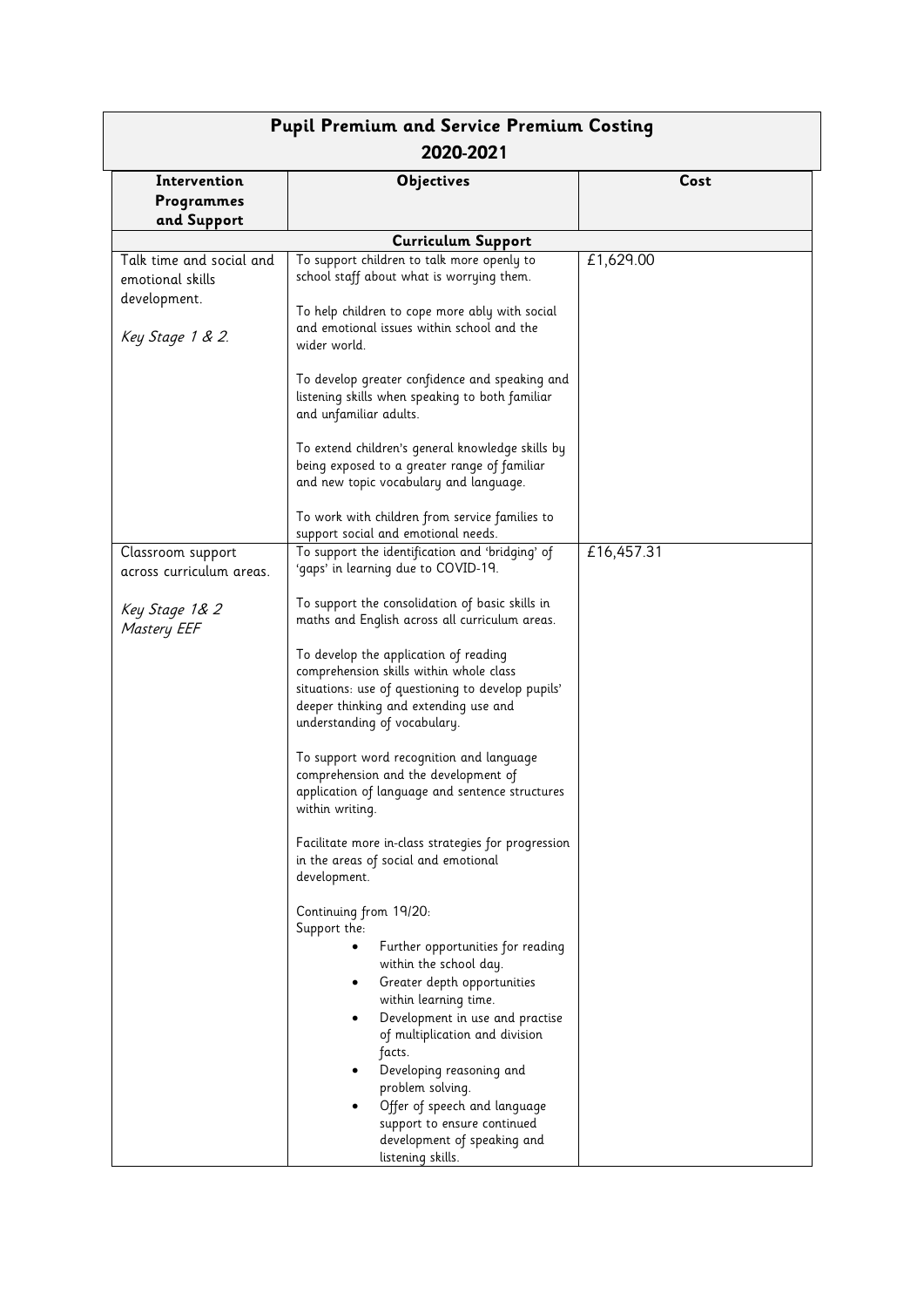| Senior Teacher                                       | To monitor, evaluate, target set and budget set<br>for PPG.<br>Facilitate small group interventions to support<br>progression in the areas of social and emotional<br>development.<br>To provide additional support for children                                                                                                                                                                                                                              | £3,517.50                |
|------------------------------------------------------|---------------------------------------------------------------------------------------------------------------------------------------------------------------------------------------------------------------------------------------------------------------------------------------------------------------------------------------------------------------------------------------------------------------------------------------------------------------|--------------------------|
| Maths online                                         | approaching secondary transition.<br>An online maths programme to:                                                                                                                                                                                                                                                                                                                                                                                            | COST TBC once trial, but |
| programme.                                           | Support the 'bridging' of 'gaps' in<br>knowledge due to COVID-19.<br>Extend maths learning at<br>٠<br>home/as homework.<br>Provide parents with more<br>support for home learning.<br>Be used as:<br>A way of increasing home/school<br>communication.<br>A way of further developing<br>family involvement within<br>learning.<br>An additional tool for teaching<br>staff to use to monitor maths<br>progress quickly and adapt<br>planning as appropriate. | approximately £2,000     |
| Curriculum support                                   |                                                                                                                                                                                                                                                                                                                                                                                                                                                               | £23,603.81               |
| total                                                |                                                                                                                                                                                                                                                                                                                                                                                                                                                               |                          |
| Extra-curricular                                     | <b>Objectives</b>                                                                                                                                                                                                                                                                                                                                                                                                                                             | Cost                     |
| support<br>School trips or in-school<br>experiences. | To offer further opportunities to:<br>Develop greater confidence<br>and self-esteem<br>Develop leadership skills.<br>٠<br>Develop and extend<br>knowledge of the local area<br>and home.<br>Develop and extend<br>knowledge about the wider<br>world.                                                                                                                                                                                                         | £280<br>(£10 per child)  |
| Swimming                                             | To:<br>Develop self-confidence<br>Support the development in<br>physical strength and body<br>awareness<br>Support and boost mental<br>wellbeing.                                                                                                                                                                                                                                                                                                             | £1,456                   |